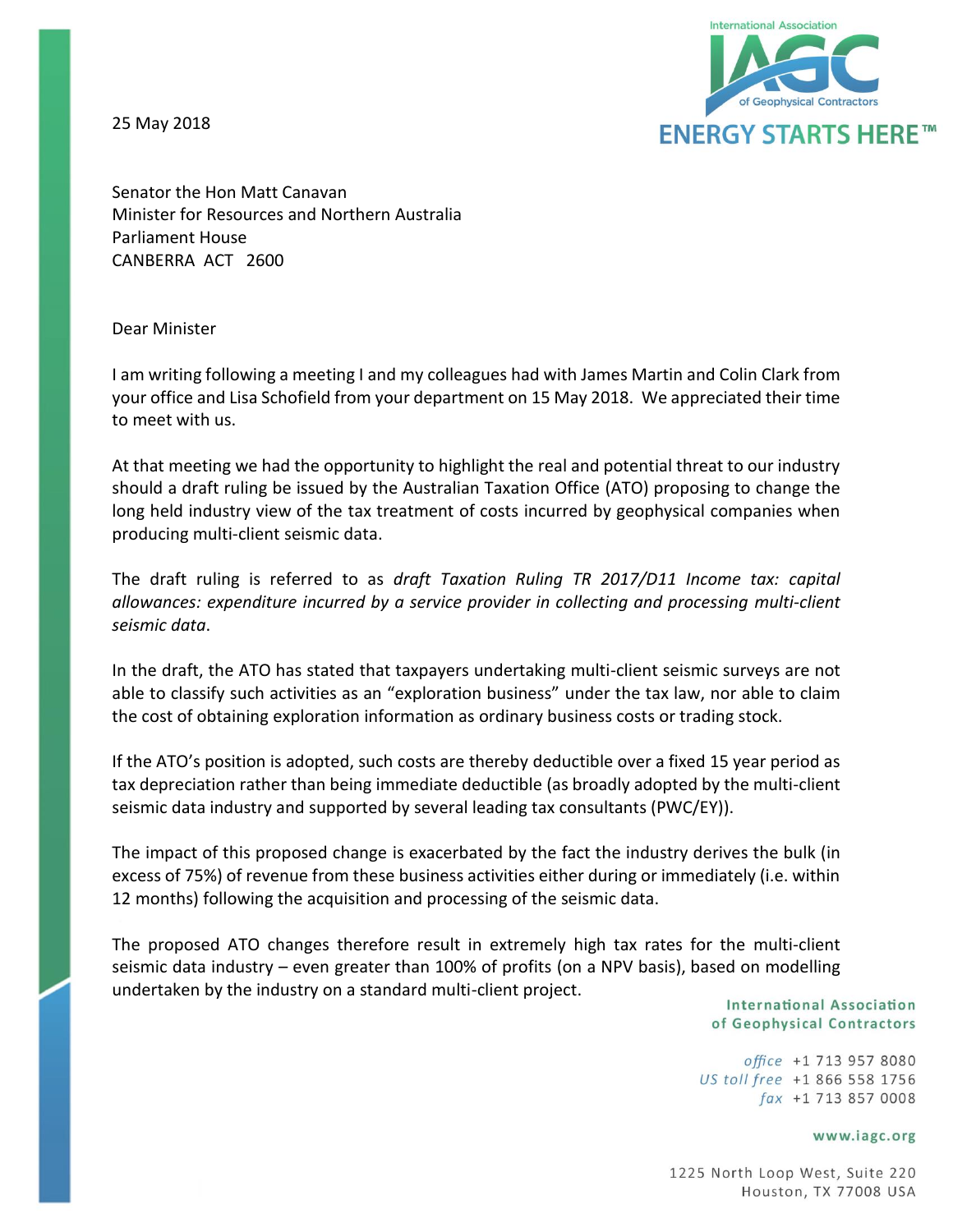### **Background to the IAGC and the multi-client industry**

By way of background, the IAGC is the global trade association representing the geophysical and exploration industry for over 47 years. The IAGC focuses on issues that affect the core business and freedom to operate of the industry, and the IAGC members play an integral role in the successful exploration and development of hydrocarbon resources through the acquisition and processing of geophysical data. The IAGC represents key participants in the multi-client seismic data industry both globally and in Australia. Undertaking multi-client seismic activities is a key business activity for seismic companies in this industry and Australia is a key market for these activities.

The Geophysical industry conducts offshore seismic and other geophysical surveys to identify potential oil and/or gas resources under the seabed. This work is undertaken either for a single client on an exclusive contract basis or, increasingly, using a 'multi-client' data licensing model. Multi-client surveys generally cover a large area and are undertaken by the geophysical company and licensed to multiple clients, offering an economical option for companies exploring for oil and gas.

As you may be aware, acquiring seismic data is an essential, early stage in oil and gas exploration. Proprietary seismic surveys are often conducted for exploration permit titleholders as part of their work program commitments; the data created becomes the intellectual property of the titleholder and is confidential for two or three years. In the case of multi-client data acquisition, the survey is acquired under a title held by the multi-client seismic company (Special Prospecting Authority). The newly acquired data is available for immediate licensing and can be used by multiple parties, including governments. The data is usually confidential for fifteen years. The time period of 15 years is consistent with similar practices in the UK and NZ, whereas in the United States multi-client data is confidential for 25yrs.

The multi-client (non-exclusive) business model has emerged in Australia in recent years as a means to maximise the discovery and ultimately the exploitation of hydrocarbons by providing multiple parties, including governments and energy and petroleum companies with an ability to immediately access the exploration information produced from the seismic survey.

Multi-client surveys often accelerate exploration activity by acquiring new exploration data in advance of the award of Gazetted acreage and quickly ramping up the knowledge base for governments and industry. Accordingly, these multi-client datasets provide significant support to the petroleum acreage release process.

The multi-client model is an alternative and/or complementary business model to the traditional service model to a single customer, and facilitates a lower cost for each user of the data by spreading the cost over multiple parties leaving the commercial and financial risk of the survey with the seismic company.

## **ENERGY STARTS HERE™**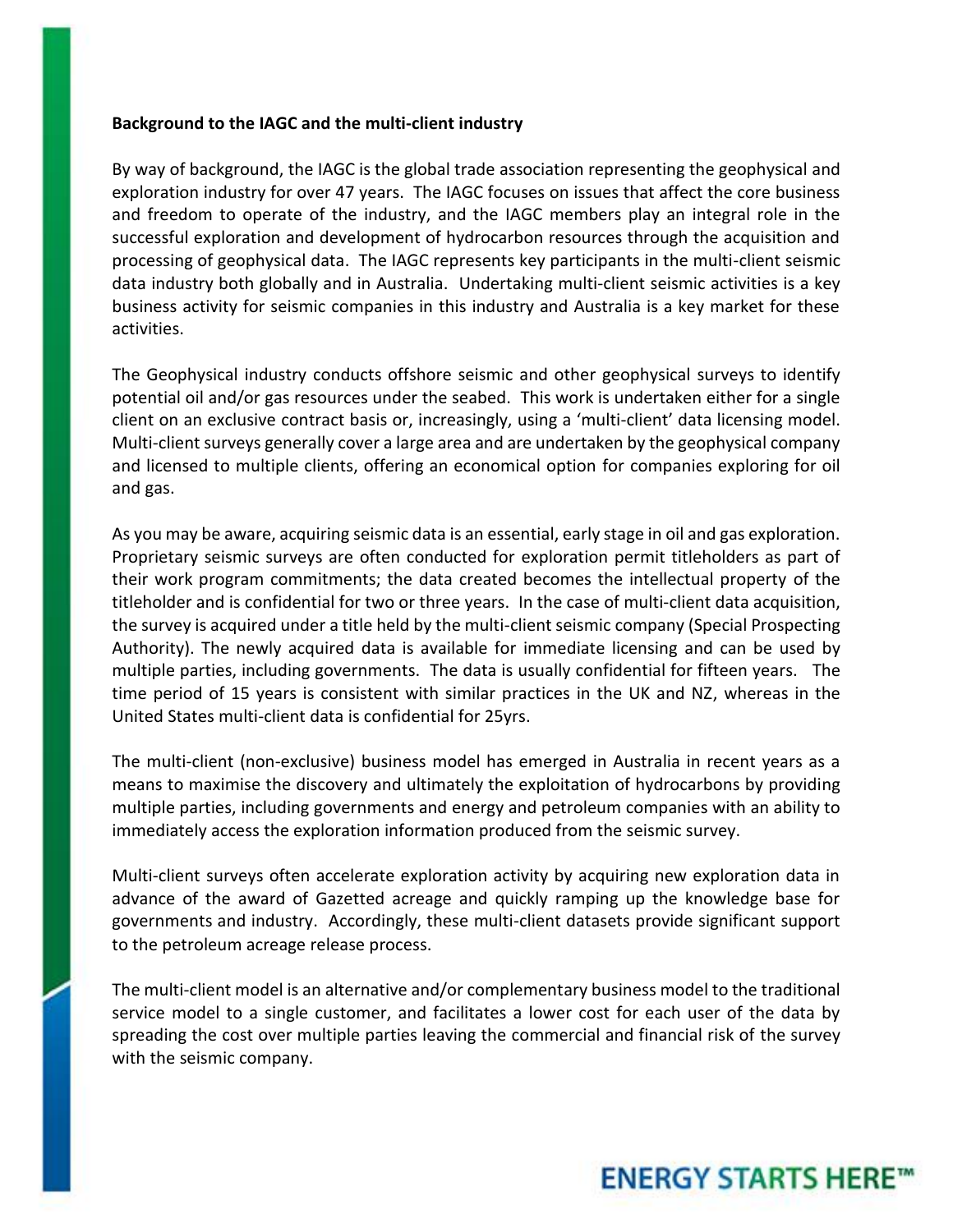With the evolving nature of the exploration and resources industries, multi-client companies have taken on the traditional exploration functions of resource companies, thereby taking on significant risk in their own right to explore and generate new exploration information.

### **Impact of ATO's proposed tax treatment**

The taxation outcomes in Australia in respect of multi-client activities have a key bearing on the sustainability of the industry and the future of exploration in Australia, affecting both companies active within this multi-client business, and those energy and petroleum companies that rely on the exploration information provided by multi-client surveys for their own further exploration purposes.

The ATO's current view in the draft tax ruling is that taxpayers undertaking multi-client seismic surveys are not able to classify such activities as an "exploration business" under the tax law, nor claim the cost of obtaining exploration information as ordinary business costs or trading stock.

The ATO has also indicated that its treatment will be applied retrospectively from May 2013, despite industry participants having long taken the view that such expenditure is immediately deductible. This application will affect previously lodged tax returns for some geophysical companies.

Perversely, this ATO ruling only impacts Australian multi-client taxpayer businesses as compared to:

- Foreign companies conducting the same work within Australian waters, thereby placing Australian businesses at a significant commercial disadvantage to overseas operators; and
- Geophysical contractors undertaking seismic surveys under a 'single client' contract on an exclusive basis, whereby the ATO have accepted that costs in undertaking such services contracts are immediately deductible.
- Oil and gas companies undertaking their own geophysical seismic exploration.

This tax treatment will have the effect of ultimately winding down the Australian multi-client geophysical contracting industry, or moving operations offshore.

To reiterate, industry modelling that has been undertaken shows that the proposed ATO ruling would have the effect of imposing an effective tax rate (on a NPV basis) of 104% on a typical multi-client model. Anonymised and commercially sensitive data has also been sourced from the majority of Australian resident companies undertaking offshore petroleum multi-client activities in Australia, which shows the investment multi-client companies have made in Australian exploration over the past 8 years. This data excludes companies who undertake onshore (land based) multi-client activities and also excludes foreign companies undertaking multi-client data activities in Australian offshore areas.

# **ENERGY STARTS HERE™**